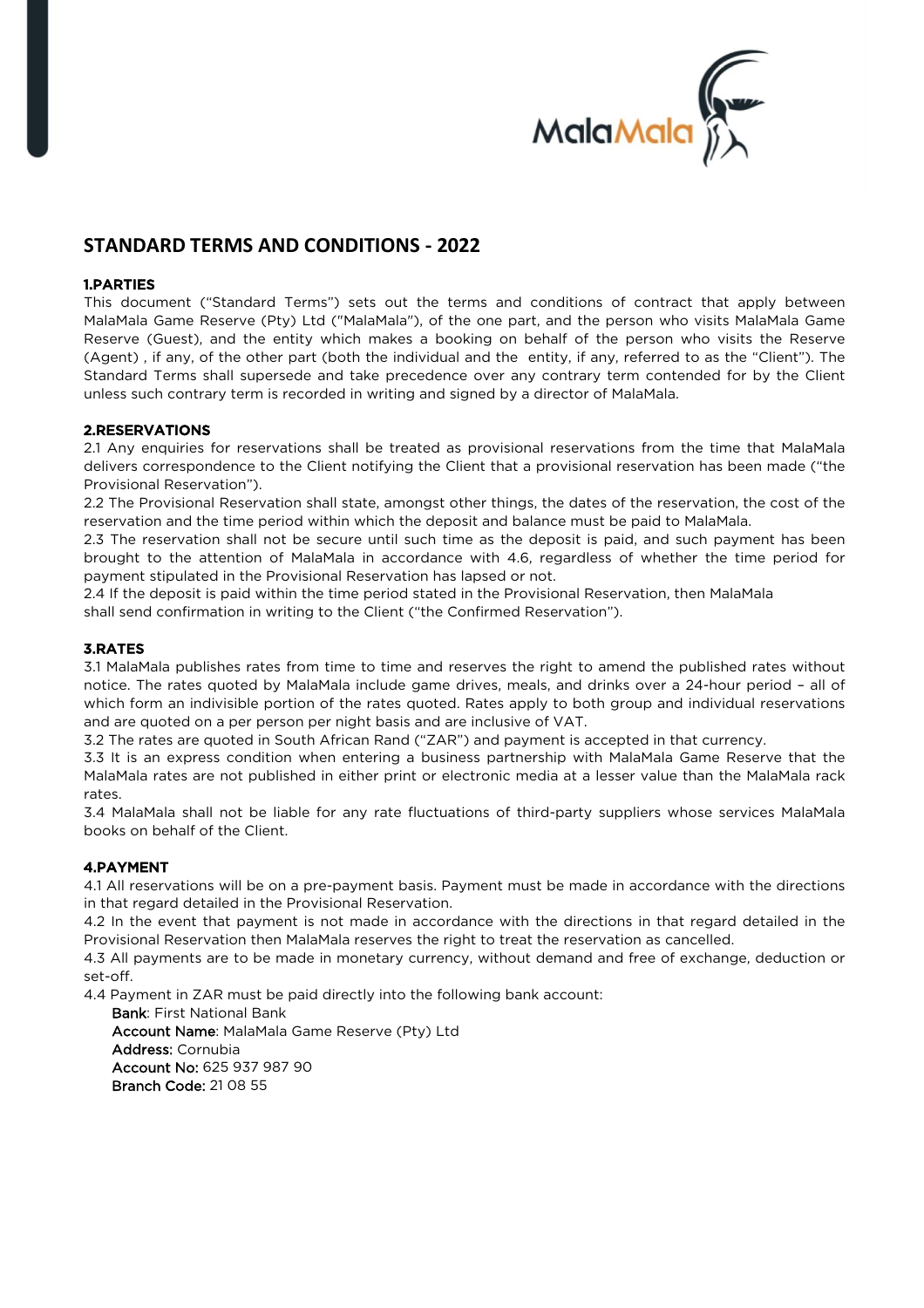

4.5 Payment in USD must be paid directly into the following bank account: Bank: First Rand Bank Ltd Account Name: MalaMala Game Reserve (Pty) Ltd USD Address: FNB Forex, 30 Diagonal Street, FNB Place, Johannesburg, 2001 Account No: 62852697021 Sort Code: 254655 Swift Code: FIRNZAJJXXX

4.6 A copy of the bank transfer notification, together with the Provisional Reservation date and number, must be faxed or emailed to the central sales and reservations office.

4.7 Any bank charges resulting from the payment by the Client shall be for the Client's account.

4.8 Payment may be made by means of Master Card or Visa credit cards via a secure online payment portal, the link for which will be forwarded to the Client.

4.9 Payment may be made by means of American Express credit cards, which will require a letter of authorisation with the cardholder's signature to be provided for in order for MalaMala to debit the credit card. Credit cards submitted to the central sales and reservations office for payments must be presented at the relevant camp on check in for verification purposes.

4.10 Any costs incurred as a result of chargebacks will be the responsibility of the card holder

4.11 If the Client fails to make payment in accordance with the directions detailed in the Provisional Reservation, and MalaMala does not treat the reservation as having lapsed then payment shall be made when demanded by MalaMala, and in any event by no later than on arrival at the relevant camp.

4.12 Guests shall settle their extras accounts in full prior to departure from camps, with payment to be made in cash or by means of credit card.

4.13 Should the Client default in making any payment on its due date, MalaMala shall have the right forthwith to cancel the reservation, always subject to MalaMala's rights to damages, and MalaMala shall have the right to retain all moneys paid by the Client pending the determination of such damages and thereafter to set off the amount so retained against the amount owing.

### 5.TRANSFERS AND CHECK-IN/CHECK-OUT

5.1 Transfers to and from camps, the airport/airstrips and entrance gates are by road. Transfer times are dictated by passenger numbers and their flight variations. Charges are not levied for the transfer to/from MalaMala airfield. Other transfers are charged at a nominal rate per person. MalaMala is unable to conduct transfers from Kruger Mpumalanga International Airport but MalaMala is able, on prior request, to make transfer arrangements on behalf of Clients who have a Confirmed Reservation, at an additional cost.

5.2 Check-in time is 14h00 and check-out is 11h00 South African Standard Time. Should a Client require an earlier check-in or later check-out time then the Client must request same from management. Arrivals after 20h00 South African Standard Time are not permitted at any camp.

## 6.POLICIES

#### 6.1 Children:

MalaMala Camp: Children under 12 years, sharing accommodation with full paying adults, pay the quoted child rate. Those under 5 years are not permitted to be taken on game drives unless their parents have reserved a private vehicle for which there may be a charge.

Sable Camp: Children under 12 years are not permitted unless exclusive use of the camp is reserved. Rattray's Camp: Children under 16 years are not permitted unless exclusive use of the camp is reserved in which case children aged 12 and over will be welcome.

All children qualifying for the reduced rate will need to show proof of age on check-in.

6.2 Tour leader/pilot/driver/guide:

Subject to availability, B grade accommodation may be reserved for bona fide tour leaders, pilots, drivers, and guides. B grade accommodation rate shall apply and is for accommodation and meals only and does not include game drives, bar purchases and other activities.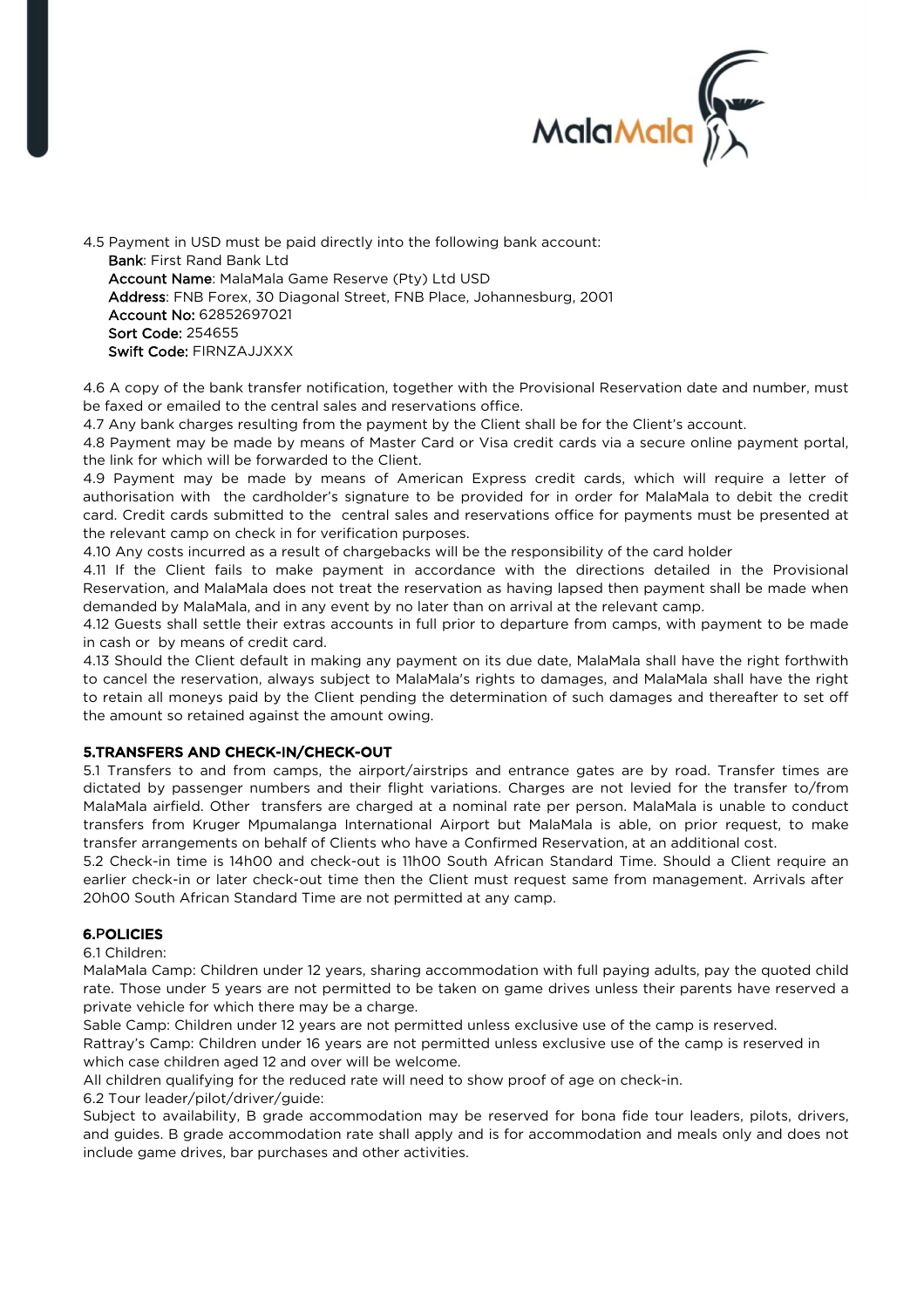

### 7.CANCELLATIONS - please view the COVID-19 specific terms and conditions which apply.

7.1 No reservation is secure until the deposit detailed in the Provisional Reservation is paid and the Confirmed Reservation is delivered by MalaMala to the Client.

7.2 MalaMala is entitled to cancel a Confirmed Reservation if the balance of the amount due in terms of the Provisional Reservation is not paid by the due date or dates for payment.

7.3 Cancellation Fees: MalaMala shall be entitled to charge the following cancellation fees should a Confirmed Reservation for any period outside high season be cancelled by either MalaMala in terms of 7.2 or by the Client:

- 5% of the quoted total reservation charge if cancelled more than 60 days prior to scheduled arrival.
- 25% of the quoted total reservation charge if cancelled 60 days or less and 30 days or more prior to scheduled arrival.
- 50% of the quoted total reservation charge if cancelled 30 days or less and 14 days or more prior to scheduled arrival.
- 90% of the quoted total reservation charge if cancelled 14 days or less prior to scheduled arrival.

7.4 High Season Cancellation Fees: 20 December in one year to 10 January in the following year and 15 June -31 August. MalaMala shall be entitled to charge the following cancellation fees should a Confirmed Reservation be cancelled by either MalaMala in terms of 7.2 or by the Guest, for a period in high season:

- 5% of the quoted total reservation charge if cancelled more than 90 days prior to scheduled arrival.
- 25% of the quoted total reservation charge if cancelled 90 days or less and 60 days or more prior to scheduled arrival;
- 90% of the quoted total reservation charge if cancelled 60 days or less prior to scheduled arrival.

7.5 Group Bookings: Any party reserving 8 rooms or more or exclusive use of the camp is considered a group. Specific group policies apply including deposits and these will be communicated on the provisional reservation.

7.6 Once a group has been confirmed the applicable cancellation fees will apply.

- 10% of the quoted total reservation charge if cancelled more than 180 days prior to scheduled arrival
- 25% of the quoted total reservation charge if cancelled 180 days or less and 120 days or more prior to scheduled arrival
- 50% of the quoted total reservation charge if cancelled 120 days or less and 60 days or more prior to scheduled arrival
- 90% of the quoted total reservation charge if cancelled 60 days or less prior to scheduled arrival or no show.

7.7 Any cancellation fee shall be subject to the relevant provisions of the Consumer Protection Act such that if the Consumer Protection Act allows only a smaller cancellation fee, then such smaller fee shall apply.

### 8.GENERAL TERMS

8.1 Whilst at the Reserve the Client shall comply with any reasonable instruction given to the Client by an employee or representative of MalaMala. MalaMala shall have the right to eject a Client from the Reserve if a client fails to comply with any such reasonable instruction.

8.2 MalaMala shall have the right to eject a Client from the Reserve who in the reasonable opinion of the management of MalaMala causes a nuisance which interferes with the tranquillity of the natural surroundings, which interferes with the reasonable enjoyment of the Reserve by other clients, or which could result in harm to the Client or other guests.

8.3 The Client shall be responsible for taking out comprehensive travel insurance covering them for personal effects, personal accident, medical and emergency travel expenses, and cancellation.

8.4 The Client shall seek medical advice regarding prophylaxis and vaccination requirements.

8.5 MalaMala shall be entitled to change accommodation, game drive schedules and schedules for other activities which are necessary due to unforeseen circumstances.

8.6 MalaMala shall not be responsible for any services which are provided by third parties.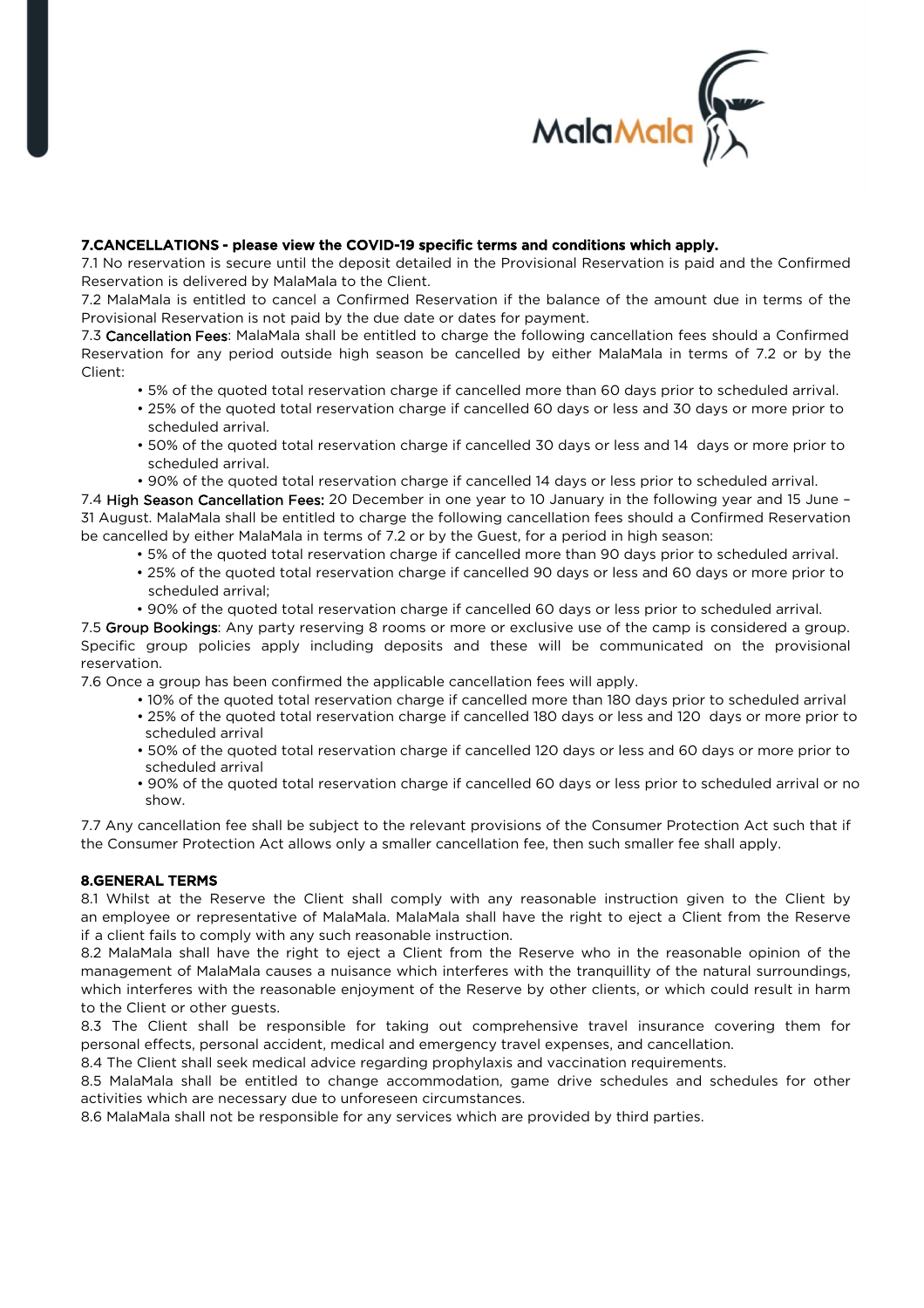

## 9. WAIVER AND INDEMNITY

9.1 Safekeeping of baggage and personal effects shall at all times remain the Client's responsibility. MalaMala will assume no liability for lost, stolen or damaged personal effects or baggage.

9.2 Whilst MalaMala undertakes to make all reasonable endeavours to ensure the Client, the Client's family and dependents, and the Client's invitee's safety, it is an express condition of the Client's visit to the Reserve that MalaMala, its employees or agents, are not responsible for loss of or damage to the property of the Client, the Client's family and dependents or the Client's invitee's property, brought onto the Reserve, whether arising from fire, theft or otherwise, by whomsoever caused, or arising from negligence or wrongful act of any person, whether or not in the employ of MalaMala.

9.3 The Client, by making the reservation and entering onto the Reserve, irrevocably waives and abandons all and any claims of whatsoever nature and howsoever arising which the Client may have against MalaMala, its employees or agents, in connection with the facilities, services, advice and activities made available to the Client or used by the Client in any way, and the Client indemnifies MalaMala, its employees and/or agents against any claims which may be made by any person arising out of or in connection with the foregoing waiver.

9.4 The Client, by making the reservation and entering onto the Reserve, acknowledges that the premises are open to the public and recognize that the guests are at a higher risk of contracting any infections disease including but not limited to Covid-19.

## 10. LIMITATION OF LIABILITY

Notwithstanding anything to the contrary, and in any event MalaMala, its employees or agents shall not be liable to the Client for any indirect, consequential, incidental or contingent loss or damages of any nature arising out of a breach of contract, delict or any cause whatsoever.

## 11. FORCE MAJEURE

If MalaMala is prevented or restricted directly or indirectly from carrying out all or any of its obligations due to any cause beyond the reasonable control of MalaMala (including without limitation, war, civil commotion, riot, insurrection, strikes, fire, explosion, floods, pandemics and acts of God), MalaMala shall be relieved of its obligations during the period of the event and shall not be liable for any delay or failure in the performance of its obligations or for any loss or damages which the Client may suffer due to or resulting from such delay or failure, provided that written notice of the inability to perform shall be given by MalaMala to the Client within 72 (seventy two) hours of the occurrence constituting force majeure. If MalaMala invokes force majeure it shall use its best endeavours to terminate the circumstances giving rise to the force majeure.

## 12. BREACH

Should the Client default in making any payment by due date for payment then, in addition and not substitution for what is set out elsewhere in these Standard Terms, MalaMala shall have the right to cancel all contracts with the Client subject always to MalaMala's right to hold the Client liable for damages. MalaMala shall have the right to retain all money paid by the Client pending determination of such damages and thereafter to set-off the amount so retained against the amount owing.

## 13. DELIVERY OF DOCUMENTS

13.1 For the purposes of delivery of legal documents, including legal process, and contractual and statutory notices, the Client chooses delivery by hand, by post, by fax or by email, and chooses the addresses including email addresses, and fax numbers, that the Client:

13.1.1 inserts in any enquiry for a reservation;

- 13.1.2 records on its letterhead and/or other correspondence;
- 13.1.3 uses as its principal place of business;
- 13.1.4 records as its registered address;

13.1.5 uses to send communications to MalaMala.